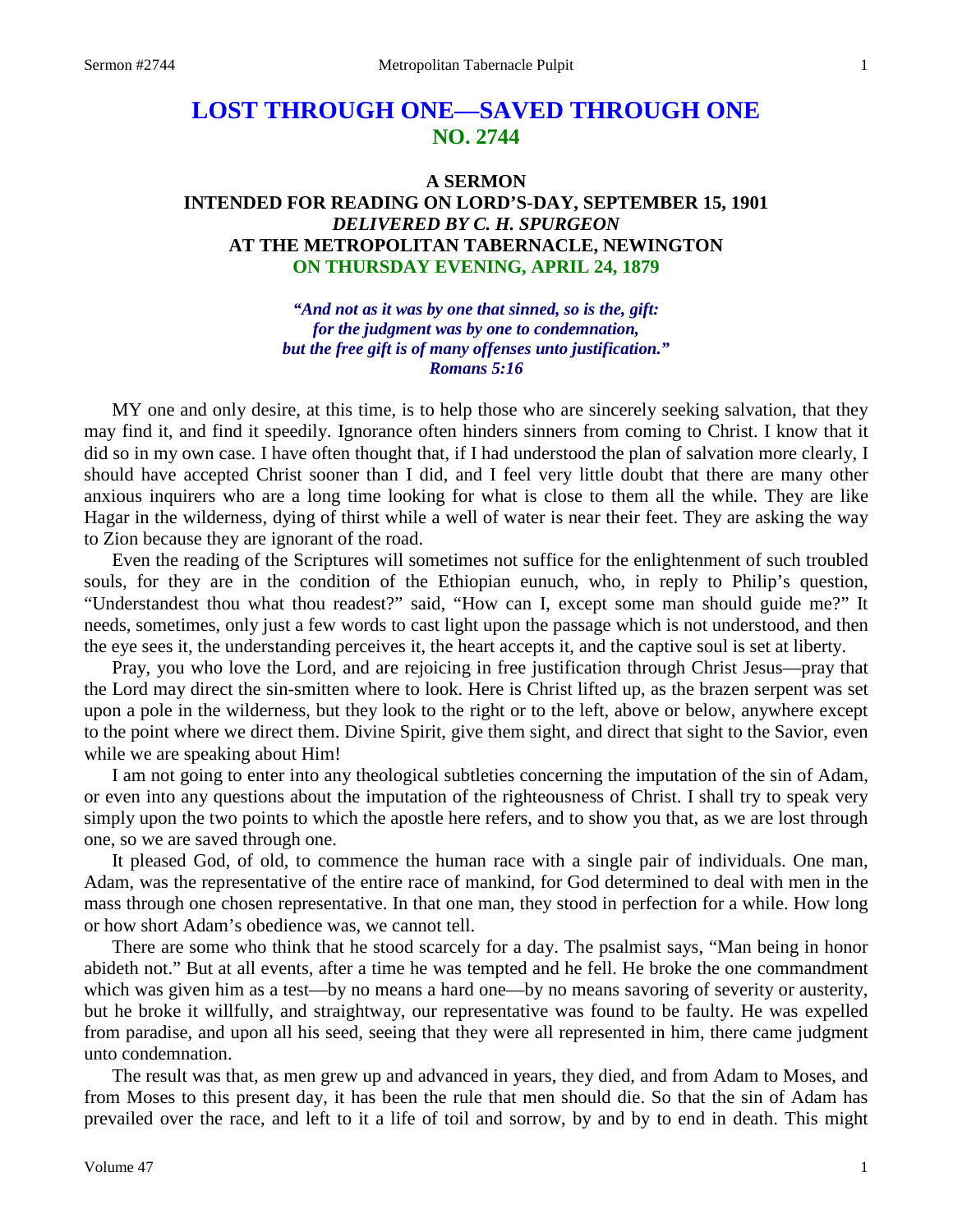cause us the deepest gloom if it were all that we had to tell, but thank God, there is another and a brighter side to the story.

There are some who cavil at the justice of this representative arrangement, but there are many others who believe in it, and rejoice over it. I always contend that it is a happy circumstance for us that we did fall and were condemned in the bulk in our representative, because, had we, each one of us, been individually put upon the like probation, we should, to a certainty, all of us have fallen. We are none of us better than our first parent was—and if the experiment had been repeated in the case of each one of us, it would have ended in the same sorrowful way. But then it must have ended finally and fatally—at least, so we believe.

For when the angels fell sinning individually, there was no hope of restoration for them. Whether infinite wisdom might not have devised a plan, consistent with justice, by which the angels who had apostatized might have been restored, is more than we can tell. We know that the Lord did not devise any such plan. They individually sinned, and sinning, fell past all hope of recovery, and now they are "reserved in everlasting chains under darkness unto the judgment of the great day." No Gospel was ever preached to them—no atonement was ever made for them, but they were left to abide in their sinful condition, willingly to persevere in perpetual rebellion against the Most High.

But we, happily, had fallen through a representative, and therefore, we could be restored by another Representative. So, in the infinite wisdom and mercy of God, there came into the world the second Adam—man, really man, though much more than man, for he was also God, and He offered an atonement for the offense committed against the law—such an atonement that whosoever believeth in Him has his sins forever put away.

Thus, we rise in the same manner as we fell, only in a very different Person. We fell in the first Adam—we rise in the second Adam. We fell, in the first Adam, through no fault of our own. We rise, in the second Adam, through no merit of our own. It is of the free grace of God that we are received back into His favor.

There is much that might be said upon this matter, but I only intend, as I have already said, to touch the points mentioned here. So, first, *let us contemplate the contrast which the apostle here sets before us*. And when we have done so, *let us adore the manner of the divine mercy*.

**I.** First, LET US CONTEMPLATE THE CONTRAST DEPICTED IN THE TEXT.

Paul tells us that, "by one man's disobedience many were made sinners." But it is not so with the free gift. One transgression ruined us, but the free gift takes away many transgressions. *It was one offense of one man which brought ruin upon our race*. Adam offended once, and by that one offense he brought us all into disfavor with God, and the race became a judged and condemned race, toiling and ultimately dying.

Now, if one offense had such power that the whole race was ruined by it, will you not, with all your hearts, adore the wondrous atoning work of Christ, by which many offenses are removed by the free gift of pardon which He has come into the world to bring? When, through Jesus Christ, we obtain the remission of our sins, all the mischief of Adam's fall is undone. As to any guilt which has fallen upon the race, all the members of that race are set free from guilt as soon as they believe in Jesus Christ.

Adam brought a great mortgage upon our estate, which it would not have been possible for any of us to discharge. But to every believer, that first and heaviest mortgage is entirely removed and the estate is free. In addition to this, however, we have, each one of us, sinned. The estate was encumbered at first, but we have encumbered it much more. Like an heir, who comes into an encumbered estate, yet straightway begins to burden it with debts more and more, multiplying them until the mortgage is a crushing load too grievous to be borne.

But whosoever believeth in Jesus Christ may have this for his consolation—that "the free gift is of many offenses unto justification." Do not try to count your sins, your arithmetic will fail you if you attempt such a task as that, but if it will benefit you to go over the transgressions of your life from your youth up even until now, do so with repentant heart. But when you have added them up as best you can,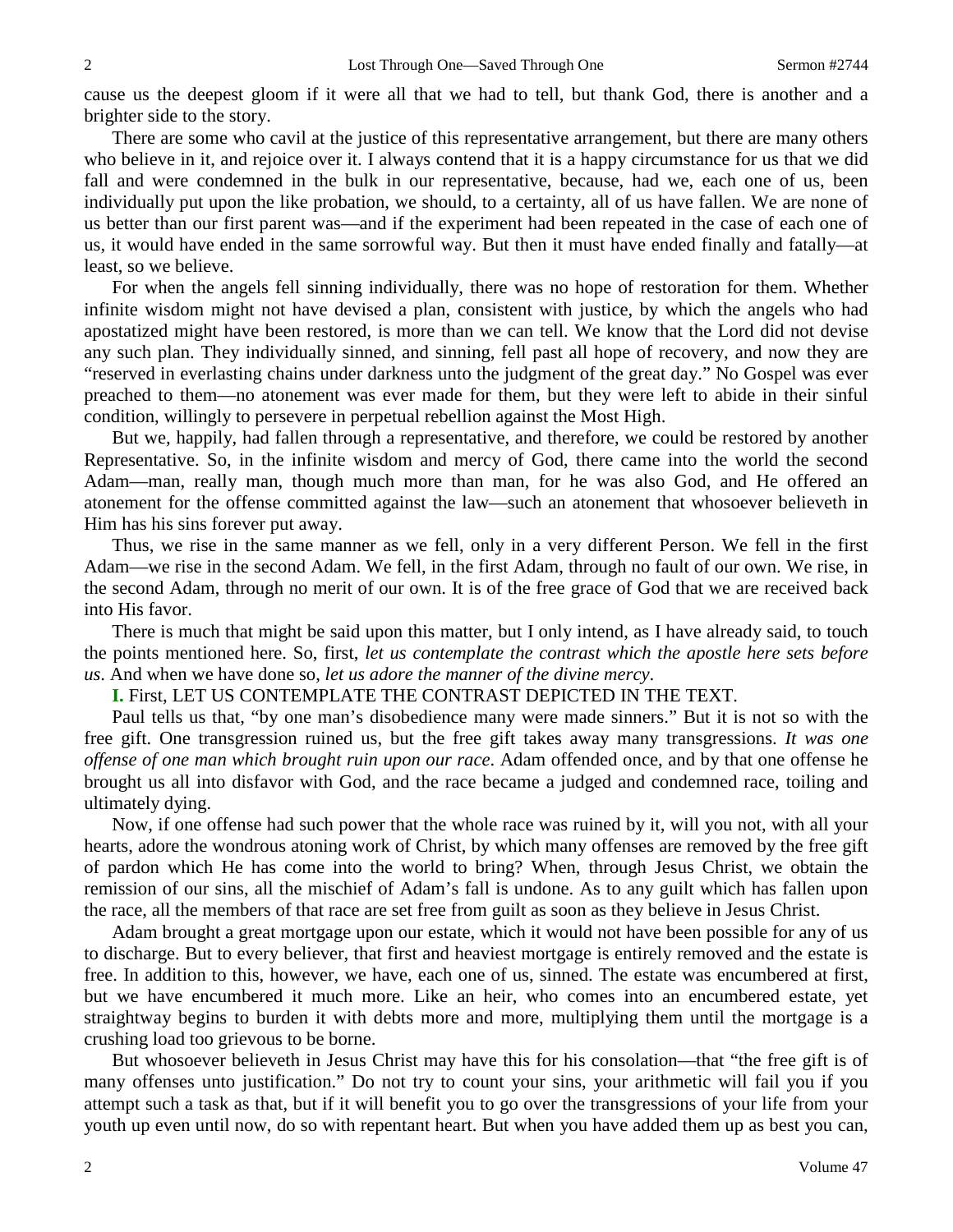and tried to conceive the total sum of your iniquities, then write at the bottom, 'But the free gift is of many offenses unto justification"—"of *many* offenses"—however many they may be—though they should outnumber the sands on the seashore, or the drops that make up the ocean, yet the free gift of divine pardon, sweeps them all away.

Think a little of the many forms that sin has taken in this world—from that crimson sin which startles even the ungodly man himself, such as murder, adultery, fornication, theft, drunkenness, blasphemy, and the like, to the lighter shades of sin, as we are apt to think them, though it may be that, in God's sight, there is as much evil in these faults as in those more glaring crimes. I will not attempt to catalogue our transgressions. I should have to use a roll like that of the prophet which was written within and without, and it would have to be so long that I know not where space could be found to put it away.

Our sins and iniquities are innumerable. They have gone over our heads like the waves of the sea. Personally and individually, there is not one person, who looks at his own character and heart aright, who will not see that his life has teemed and swarmed with sin, yet the free gift of divine love puts all those sins away the moment we believe in Jesus.

The Romish Church divides sins into two sorts, sins mortal and sins venial. But to me, it is of no consequence how the sins of a believer are described, seeing that Christ has taken them as a whole and cast them into the depths of the sea. You may, if you will, classify sins under various heads—sins of thought, sins of word, sins of deed—sins against the first table, which concerns God, or sins against the second table, which concerns man—sins of ignorance, and sins of willfulness, the sins of youth, the sins of middle life, and the sins of old age. But though you pile them together, mountain upon mountain, as in the old fable—Pelion upon Ossa—yet still, Christ takes them all away from all who believe on Him. "The free gift is of many offenses unto justification."

This thought grows to startling dimensions when you remember that all the sins of each man must be multiplied by the number of men who, being believers in Christ, find in Him justification from their many offenses. Oh, what a seething mass of sin would lie upon this poor world, in the sight of the living God, if there were none but his own people upon it, had not Christ swept it away by His infinite atonement! One cannot think, without horror, of his own sins alone, but when we think of the sin of all the saints who have ever lived upon the earth, and the sin of all the blood-bought sinners who are yet to be born, and who shall many of them, perhaps, live to old age—what a heap and mass of sin it is! "But the free gift is of many offenses unto justification," and covers the whole vast mass.

As I want practically to use each separate thought, let me say—Soul, if thou art willing to be saved in Christ—if thou art willing to be saved in this way in the second Adam as you are assuredly lost in the first Adam—let not the number of your sins confound you, so as to prevent you from having hope of eternal salvation in Christ Jesus. Let your sins so confound you as to drive you to despair if you have any hope in yourself or in your own merits, in your own feelings, or doings, or weepings, or in anything that is yours.

But if salvation is to be had through the blood of Another, through the merits of Another, and you are willing to have it so, then, though your sins be as scarlet, they shall be as white as snow—though they be red like crimson, they shall be as wool, and though they be more in number than the hairs of your head, they shall, in one single instant, be taken from you never to return. Yes, in a moment shall they disappear and shall never be mentioned against you any more forever.

Is not this good news? You do not want me to embellish it with fine words—you only need to believe it, and to say to yourself, "Yes, there is a possibility of the blotting out of all my transgressions." Say that, you who have gone in for sin like a very leviathan who needs the great deep to swim in. If you have oceans of iniquity, it matters not, in the sight of God, though you had oceans more, for "the free gift" of pardon and eternal life "is of many offenses unto justification." One sin has slain us, but Christ's mercy brings us the death of all our multitudes of sins.

The second point in our text is that t*he one transgression of Adam led to judgment*, "for the judgment was by one." That first sin of our first parent did not go long unjudged. Sometimes, among the sons of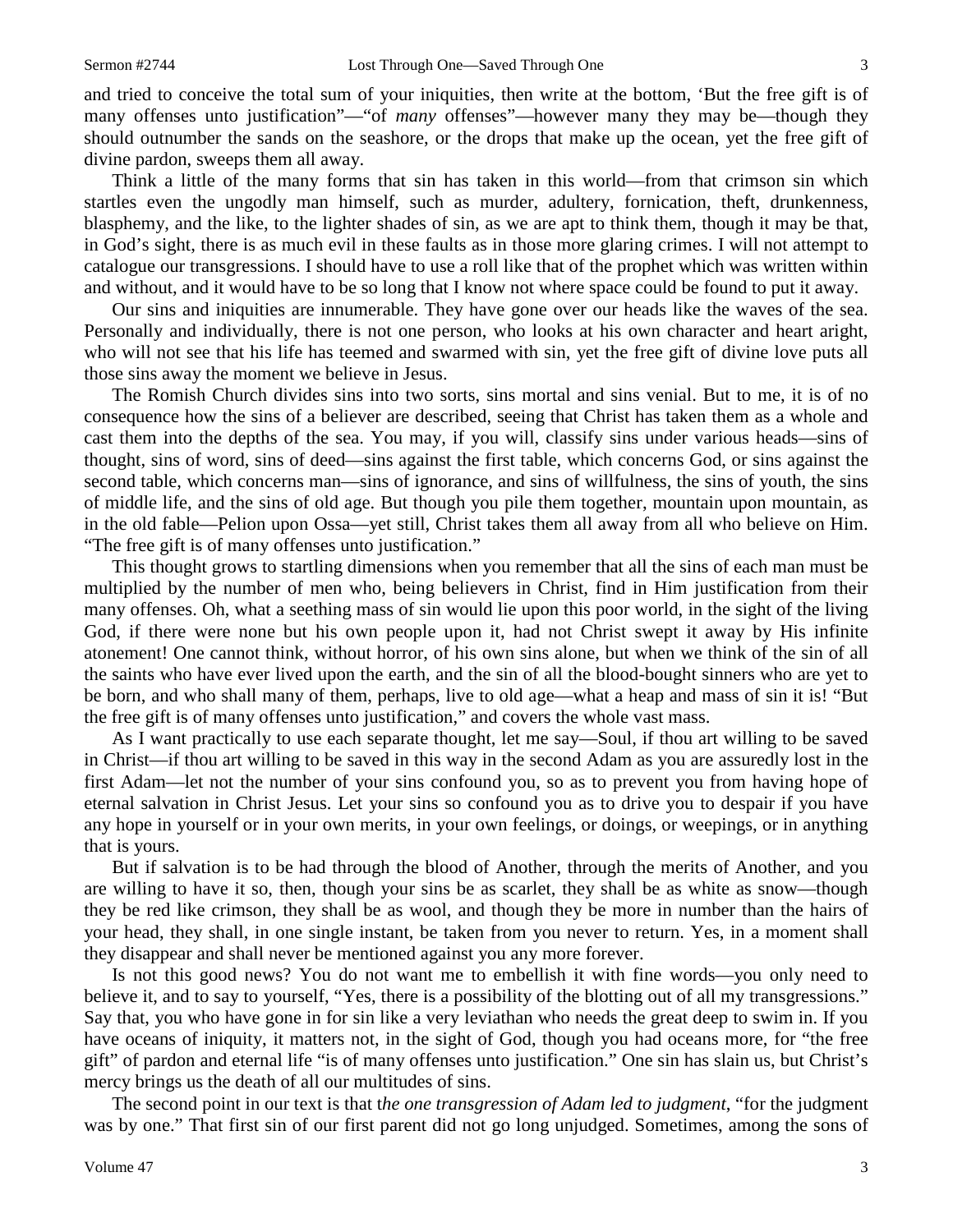men, there is a long period between the commission of a crime and the assizes at which the prisoner is tried, but in Adam's day, God had short sessions. Ere the sun had gone down, the Lord God walked in the garden in the cool of the day, and he called to Adam, and said unto him, "Where are thou?" Then Adam stood before his Maker in a different relationship from that which he had ever occupied before as an offender to be judged. And though there was no great white throne for him to see, yet there was a pure throne of justice there, and his transgression received the condemnation with which God had threatened him, and he went forth from the garden of Eden to toil, and by and by, to return to the dust whence he was taken—respited, but still condemned—condemned to drag his chain about, and at last to die.

One transgression, then, brought judgment upon Adam, and will bring judgment upon all who are not protected and preserved by the second Adam, the Lord from heaven. When the time arrives for the sitting of the Judge of all upon the great white throne, men and angels will be present to watch the distribution of His impartial justice. Then will come the sentence of condemnation against all sin, but the mercy for all who are trusting in Christ is that "the free gift is of many offenses unto justification." That free gift has anticipated the judgment, for it says to the believer, "You are already condemned in the person of your Substitute. The verdict in your case has been given. Your judgment is past already."

Let me repeat what I have often said, for I find that it is still needed. I frequently read in books, or hear ministers say, that we are in a state of probation, but nothing can be more false. We are not in any sense in a state of probation, we are condemned already. The time of probation was over in Adam's day, and now, we are criminals under sentence of condemnation, or else we have been absolved. God's free gift of pardon implies that we admit our condemnation, that time sentence has already rung in our ears, and that then God has said to each one of us who has trusted to the blood and merit of his Son, "I absolve you. Your transgressions are all put away for His sake."

Have you, dear friend, ever gone through that experience? Did you ever stand before the judgmentseat of your own spirit? Did you ever judge yourself, that you might not be condemned with the world? Did you ever feel that you were condemned, and then did you, with trembling faith, accept that free pardon which puts you past the judgment? For, when a man has committed an offense against the law of the land and the Queen gives him a free pardon for it, he is not afraid that the police will break into his house and take him off to further trial. No, it is tantamount to this—that he has had his trial, and passed it, for he has received a free pardon from the highest authority in the country.

And beloved, no child of God needs to stand in fear of the judgment, He has been judged, he has been condemned, what is more, he has been punished, for in the person of his glorious Representative, the guilt of his transgression has been laid upon his Substitute, and expiation has been made for it so that it is for ever put away, according to that wondrous word of the prophet, "In those days, and in that time, saith the LORD, the iniquity of Israel shall be sought for, and there shall be none; and the sins of Judah, and they shall not be found: for I will pardon them whom I reserve."

How can he be amenable to justice who has already acknowledged his transgression and has received pardon! Does not the divine forgiveness clear him? Ay, that it does, such is the pardon, stamped and sealed with the atoning blood of Jesus Christ, which the Judge of all the earth has given to us who have believed on his Son.

The one offense, then, brought man to judgment, but the glorious free gift of grace takes away from us even the fear of that tremendous day when Christ shall come in His glory. For in that day, who shall lay anything to our charge? That man need not fear to go to the last great assize who feels that he can walk into the court and say, "Who is he that can even bring a charge against me?" and who feels, in addition, that if the devils in hell were base enough to fabricate a charge, yet, "it is God that justifieth: who is he that condemneth?" Since Christ has died, and risen again, and now sits at the right hand of God, and makes intercession for us, what judgment have we to fear? Glory be to God for that free gift!

Note, also—I have already partly anticipated this point—that *the one transgression not only led to judgment, but it led to condemnation*. Adam must have felt that when he picked up the first dead bird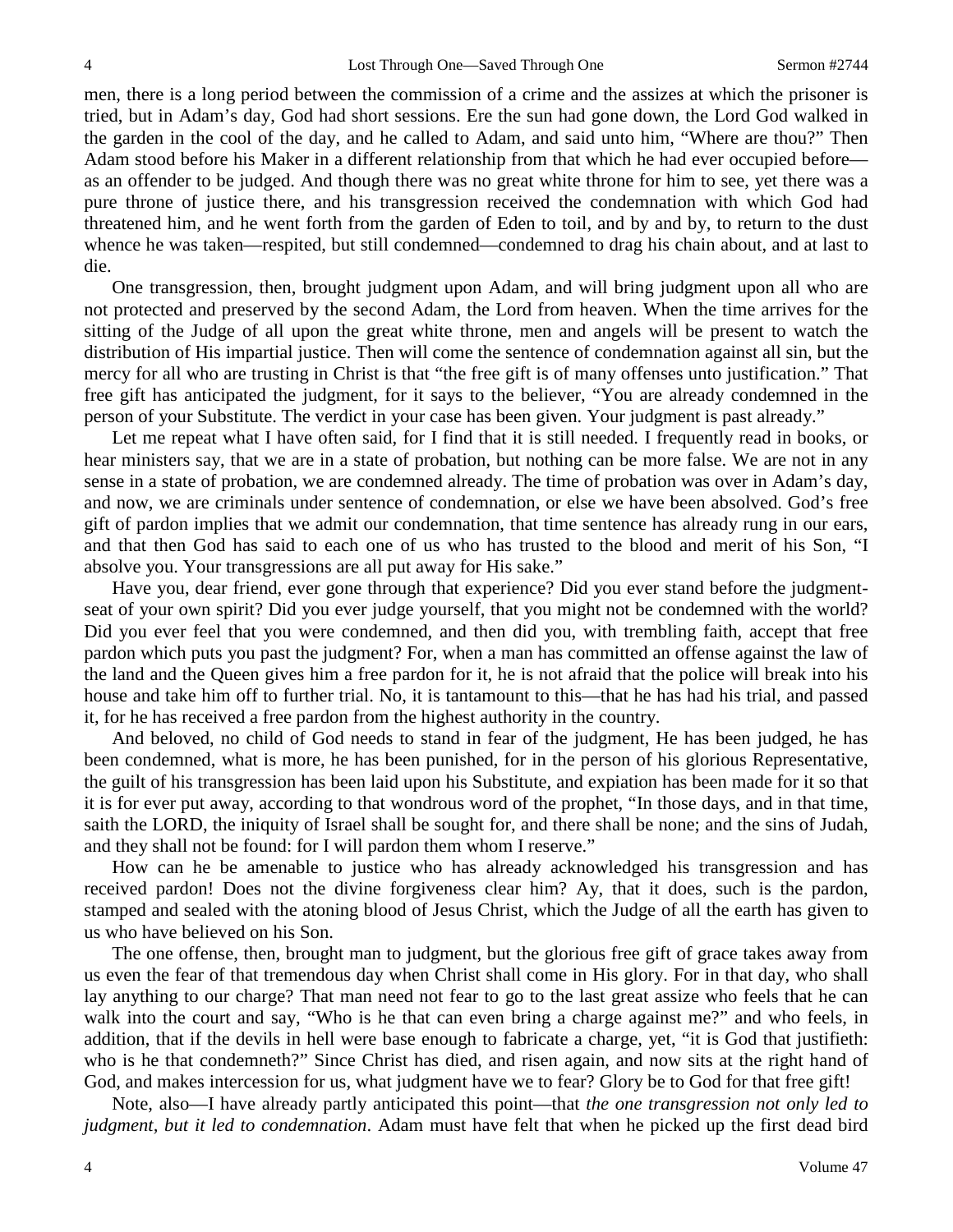and when he saw the deer lie bleeding beneath the paw of the lion. He must have realized it still more painfully when he gazed upon the pale face of Abel, smitten to death by his own brother. Ay, and when Adam had to pause in his work because he felt weary, or that he might wipe the sweat from his brow, he felt more and more that he was under condemnation. When he could no longer walk through Eden's garden and converse with God—when he saw the fiery sword uplifted at the gate of what had once been his own *pleasaunce* and place of delight, and when he knew that he could never again enter there, he understood what it was to be under condemnation.

That condemnation, dear friends, is a thing to tremble at, but our text tells us that "the free gift is of many offenses unto justification." What a glorious word that word "justification" is! It means the opposite of "condemnation." When God comes, in infinite mercy, and gives a free pardon to a guilty soul, through Christ, he makes that man to be the same as if he were perfectly just. Instead of standing there condemned, he is absolved—nay, more than that—he is justified, made just, and to be treated now as though he never had sinned at all, but had always been a just and righteous man.

Oh, wondrous change of condemnation into justification! Just as you hast trembled when God has condemned you, so do you with as much force rejoice when God justifies you. For, if He says you are just, then just you are—so just that, as I have already said, none shall ever dare to lay anything to your charge.

This, too, is a matter of present possession. As soon as we believe in Jesus, we are justify—"made the righteousness of God in him?" It is a very wonderful thing. It is, perhaps, the grandest doctrine that could possibly be proclaimed, but it is true. Hark, you, friend, do you understand that, just as, in Adam, you were condemned and so came under the sentence of death, so, if you believe in Jesus Christ, you shall be cleansed altogether from your many offenses, and God will look upon you as perfectly just in Christ Jesus. You shall, by faith, have peace with God, and there shall be a reason for that peace, for everything which made God angry with you shall have been put away and you shalt sing—

> *"I will praise Thee every day! Now Thine anger's turned away; Comfortable thoughts arise From the bleeding sacrifice;"—*

and that may be done new, at this very moment. It need not take you a day, a month, a year, but in an instant, God can speak the pardoning word, strike His pen through the long list of your sins, and write you in his book as "Righteous," and righteous you shall be there and then. Oh, wondrous grace! Shall we ever be able to say sufficient to express our gratitude for it?

Now I want you to notice that *this one offense involved death*, as well as judgment and condemnation, for we find, in the next and succeeding verses, that "death reigned." The apostle puts it very strongly. "By one man's offense death reigned by one." He sat upon his throne swaying his grim scepter over the entire race of mankind, and he even claimed, as his victims, babes "that had not sinned after the similitude of Adam's transgression," and their little bodies were laid in the grave. Oh, the awful power which sin had thus to turn the world into one vast cemetery, and to slay the whole human race!

But beloved, when Jesus Christ comes to your soul and mine, He takes away the punishment—not merely of that one offense of Adam, but of "many offenses." Sin brought death into the world, with all its woe, but Christ comes, and takes death away, removing all punishment for sin. So that, whosoever believes in Him will, for His sake, never be punished, and cannot be for this best of reasons—that it is not consistent with divine justice that there should be two punishments for the same offense. And as God accepted Christ as the Substitute for all of us who believe in Him, He cannot, afterwards punish us for the sin that was laid upon Him. There can never be such injustice as that which would be perpetrated by the Judge of all the earth if he took Christ to stand vicariously to suffer in the believer's stead, and then caused the believer to suffer, too.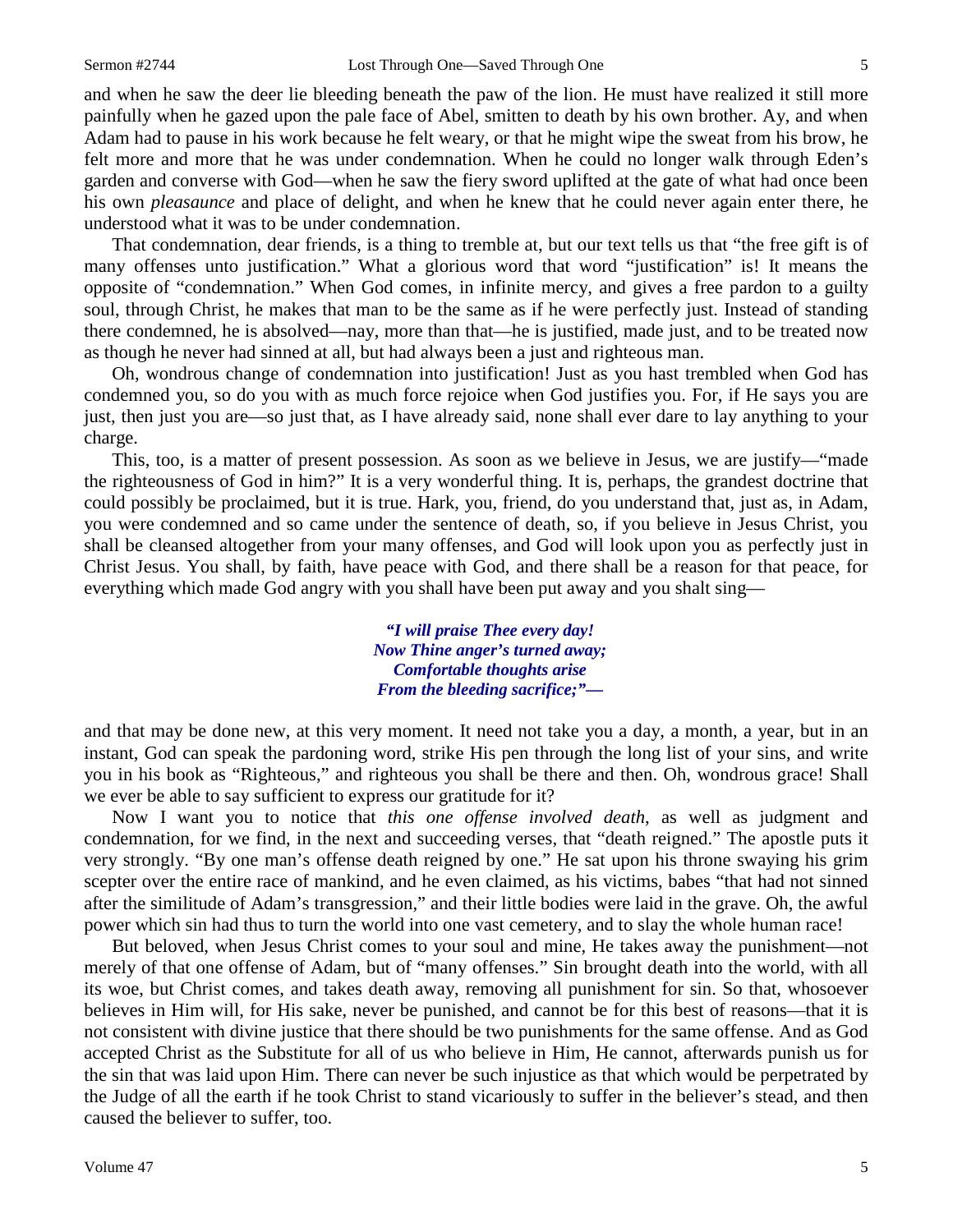"But" someone asks, "will not the believer be afflicted and chastened?" Yes, but that is quite another thing from being punished for his guilt. Not penally, as with the severity of a judge, but lovingly may he be chastened by his Father who takes him into His family. There is a great difference between punishing for an offense and chastening for it. Punishment looks at the guilt of it, but chastening comes from a Father who has already forgiven it, and who chastens with a view to the profit of the child, that he may not offend again. There is and always must be a grave distinction between the rectorial character of God as a judge, and the paternal character of God towards his own people. And you and I, who have received Christ, are dealt with as children, no more to be punished in the penal sense, but as dear children who must be scourged that we may no more offend Him.

Do you understand this, poor seeking sinner—that you need not dread the punishment of your sin if you will but trust in Jesus? You need then have no dread of hell, for, if you believe in Jesus, and so prove that you are one of those who are in Jesus, and that He stood as the Substitute for you, and made atonement for you, there is for you no sword of vengeance, for you there are no flames of hell, for you there is no wrath of God. You are free from condemnation and as a natural result, you must be free from punishment.

I will only just mention two or three things on which I meant to have spoken at greater length and then leave this point. The first is this, *that the one offense brought condemnation immediately*. As soon as ever Adam committed the offense, he underwent the sentence of spiritual death which God had threatened as the result of disobedience. In like manner, the free gift, the instant it is bestowed, brings justification immediately.

> *"The moment a sinner believes, And trusts in his crucified God,"—*

he is as much justified as he ever will be even in heaven. He is clean in God's sight. He is cleared of all guilt by that one act of God's free grace as soon as he believes in Jesus.

Next, *the offense of one was manifested* very speedily. Adam felt ashamed of his nakedness. Very soon, he realized what toil meant, and he saw the signs of death's dominion, for the graves began to multiply. Now, in the same fashion, the free gift soon manifests itself. It does not give us a something merely to dream about, but it gives us a justification which our spiritual senses are able to perceive, for "we have peace with God through our Lord Jesus Christ." When God puts away our sins, He gives us a manifest joy—not a thing that is hidden or wrapped up, but a joy that can be seen by all whose eyes are open.

Further, *the one offense operated universally*. All who were represented by Adam have had to feel the consequence of his transgression, and in like manner, the free gift operates universally upon all who receive it. There was never a sinner yet, who trusted in Christ, who did not receive strength, life, absolution, and justification. Neither shall anyone ever trust in Christ and yet be left to perish.

And *the one offense acted completely and fatally*. It slew the whole race. See how they have died! Ask every hill or valley whether still it does not hold the relics of the slain. And in similar but more blessed fashion, the free gift operates effectually and finally.

In the first case, God overrides its effects, but in the second case, He never will do so. He whom God justifies is justified forever, and so shall he stand as long as he lives, and throughout eternity, a just man in the sight of God. This just man shall live by his faith. He shall hold on his way, and wax stronger and stronger. What a glorious piece of news is this that I have to tell to every soul that feels its need of such a great salvation! Would God that you would all believe it and trust the Savior whom I thus proclaim unto you!

**II.** My time has fled, so I can only tell you very briefly what I meant to have said at greater length upon my second head, which is, LETUSADORE THE MANNER OF DIVINE MERCY.

Let us, first, *thank God that He treats us representatively*. I was pleased with a passage, which I met with in the writings of Dr. Chalmers, where he rejoices that he fell in Adam, that so it became possible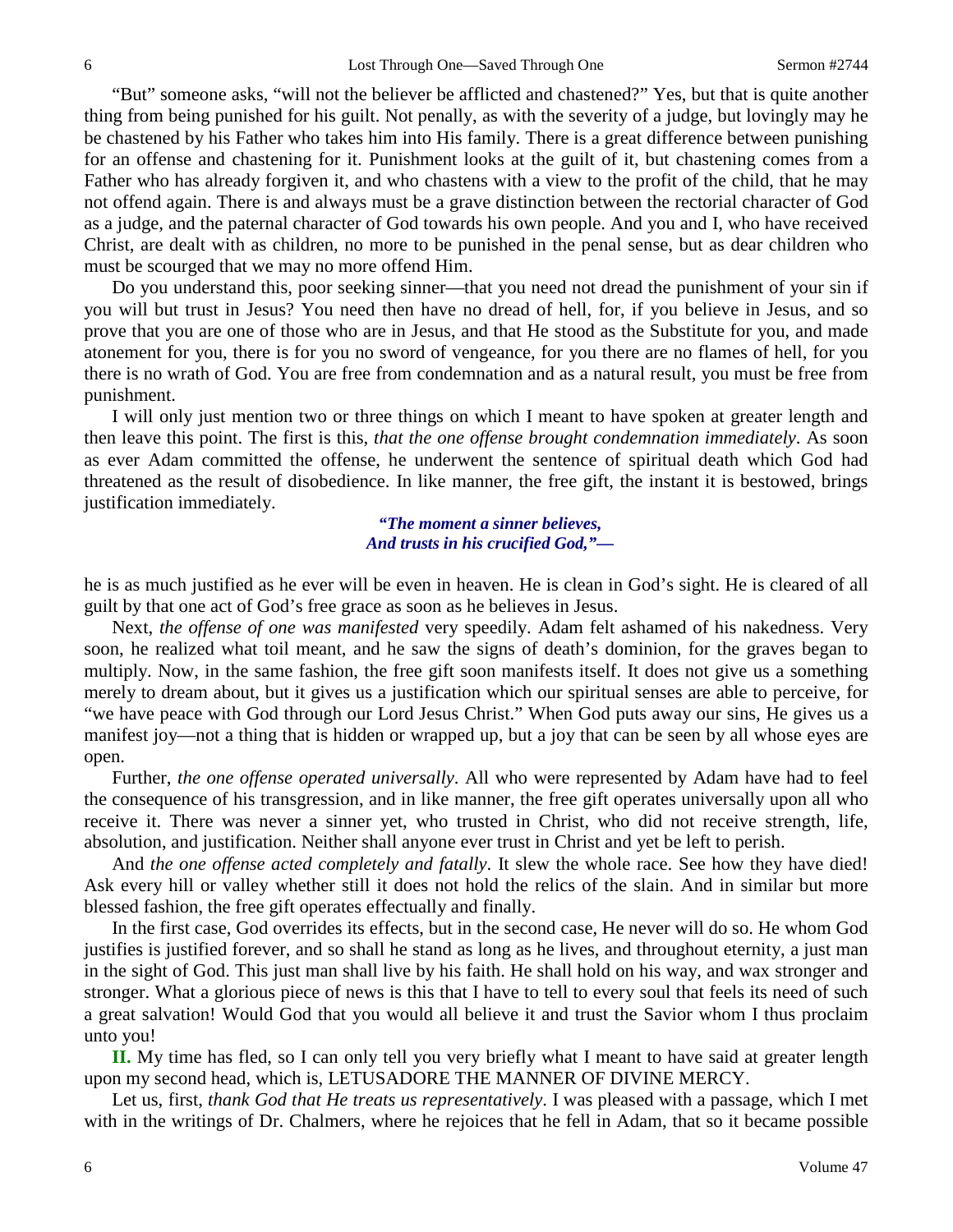for God to raise him up again in the same way that he fell, that is, representatively. Because, my dear brethren, if you and I were standing now in perfect innocence, we should always have to feel that there was a possibility that we might fall. Nay, more than that, by this time we should all have fallen, whatever our age or position may be. Even these dear girls and boys would have fallen into some sin or other. It would always be an insecure standing if we had to stand by ourselves upon our own merits.

But now, although we have fallen in Adam, and have been broken to shivers, we who have believed in Jesus have been lifted up again in Him, who never can or will fall. Do you see Him up yonder in glory? Never did the so-called everlasting hills stand upon their solid basis as firmly as He stands at the right hand of God. What power can ever remove Him? And He stands there for me—for you, my brother or sister—for every soul that believes on Him. And until He falls, you will never fall. You will never perish until He perishes, for you form a part of His mystical body, as the apostle Paul puts it, "We are members of his body, of his flesh, and of his bones."

There are some people who think that Christ may lose certain of his members. In fact, according to their representations of the theory of falling from grace, you would think that He was like a lobster, or some other creature that sheds its limbs and grows new ones. But our Lord Jesus represents Himself as a man, and a man will not willingly lose so much as His little finger. If He did, He would be imperfect, and Christ will not lose the humblest, meanest member of His mystical body, for, as the apostle says, that body is His fullness, "the fullness of him that filleth all in all," Oh, what a standing it is to be made to stand in Christ! He raised me from the gates of gaping hell and made my standing more secure than ever it was even before Adam fell and I fell in him, blessed be His holy name!

The next thing for which we ought to adore the method of God's mercy is, that *it is all a free gift*, "The free gift is of many offenses." "The free gift." I like Paul's way of putting those two words together—"free" and "gift." A gift, of course, is free, so this expression is tautological, but it is blessedly tautological.

Someone asked me once, "Why do you say 'free grace'? Of course, if it is grace, it is free." "Oh, well!" I replied, "I do so to make assurance doubly sure." We will always call it, not only grace, but free grace, to make it clear that God gives His grace freely to sinners—the undeserving and ungodly. He gives it without any condition. If, in one place, He says that He requires repentance, in another place He promises it. If He demands faith at one moment, He bestows it at another. So grace is always God's free gift, and that suits a man who has not a penny in his pocket.

I have walked—as I dare say some of you have—by the goldsmiths' and jewelers' shops in the Palais Royal at Paris, and seen the vast amount of wealth that is exhibited there. And many of you have gone along the great streets of our city, and seen perfect mines of wealth displayed, and you have said to yourself, "Ah! I cannot purchase any of these things, because there is a little ticket hanging down below with certain pounds marked on it, and I cannot afford to buy them. It is all I can do to get bread and cheese for those who are at home, so I must leave these luxuries to others."

But if I should ever pass by a goldsmith's shop, and see a ticket bearing the words, "Free gift!" I should be willing to take a few things at that price. I am glad that you smile at that expression, because those are my Master's terms. He has treasures worth more than the most glorious jeweler's shop ever contained, and they are all free gifts to all who trust Him. I dare not laugh at you, but I shall have to blame and condemn you, if eternal life be God's free gift, and yet you will not say, "I will take it and have it forever." You would like to take jewelry for nothing, but you will not accept everlasting life and pardon for nothing by simply trusting in the Lord Jesus Christ.

Lastly, we ought specially to adore the love and mercy of God in that *His plan is to save us by Christ Jesus*. To my mind, it makes every blessing all the sweeter because it comes through Him—the very glory of our salvation is that we are saved in Him, "saved in the Lord with and everlasting salvation."

I have sometimes thought, when I have seen a ship beautifully fitted up—a fast-sailing clipper—that I would like to go to sea in her, not simply for the sake of the place to which I should be going, but because I should like to be in such a ship, with such company, and under such-and- such a captain.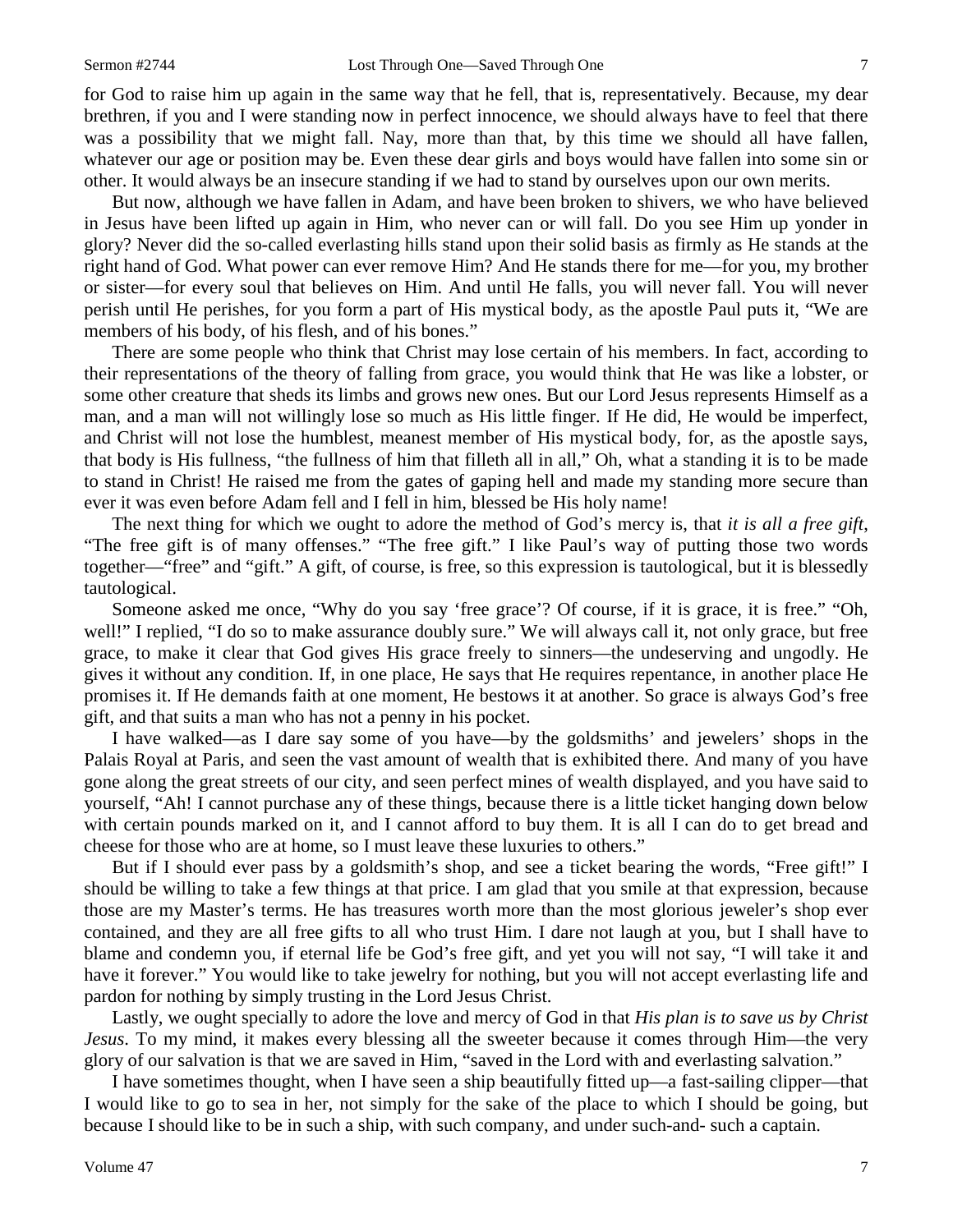Well here is Jesus, the great Captain of the glorious ship of salvation, and who does not feel that, while it would be well to go to heaven anyhow, it is best of all to go with Him and in Him? Oh, to be linked with Him—with God's darling Son—with the delight of the angels—with the Father of all the ages—the Wonderful—the Counsellor—the Mighty God—the Altogether-lovely—the Best-beloved of our soul! It makes the sweetness of salvation all the sweeter because it comes to us by Christ Jesus.

The Lord bless you, beloved, and give you to know all this in your own souls, for His dear Son's sake! Amen.

# **EXPOSITION BY C. H. SPURGEON**

### *ROMANS 5:6-21*

#### **Verse 6.** *For when we were yet without strength, in due time Christ died for the ungodly.*

This is one of the most surprising sentences on record. If it had not been inspired, there are many who would cavil at it. Indeed, many do cavil at it even now, for it is still currently believed that Christ must have died for the righteous. Yet thus is it written, "In due time Christ died for the ungodly." And this is the commendation of that death and of the love which suggested it—

**7.** *For scarcely for a righteous man will one die:* 

For a merely just man, scarcely would anybody die.

**7.** *Yet peradventure for a good man—*

For a benevolent man—

**7-8.** *Some would even dare to die. But God commendeth his love toward us, in that, while we were yet sinners, Christ died for us.*

It is under that aspect that Christ is to be regarded as dying for the ungodly, dying for sinners. Ungodly man, guilty sinner, is there not hope for you in this blessed truth? Does anyone say, "I shall be lost, for I am ungodly. I must necessarily perish, for I am a sinner"? Your logic is at fault, dear friend. "Christ died for the ungodly," "while we were yet sinners, Christ died for us," therefore, the ungodly sinners—may be saved because of His death, and all who trust Him shall be saved.

**9.** *Much more then, being now justified by his blood, we shall be saved from wrath through him.*

Did He die for us while we were sinners? Will He not, then, surely keep us now that we are saved? Yes, that He will.

**10.** *For if, when we were enemies, we were reconciled to God by the death of his Son, much more, being reconciled, we shall be saved by his life.*

What an invincible argument this is for the safety of all true believers in Jesus! Did He die for them, and reconcile them unto his Father by His death, when they were enemies? Then, will He not certainly save them now that they are reconciled, seeing that He ever lives to intercede for them? Will He not save them by His life? Assuredly, He will.

**11.** *And not only so—*

We cannot get to the end of these priceless boons. These precious pearls are too numerous even for the apostle to count, although he was a man who knew how to "reckon" up spiritual treasures, "And not only so,"—

**11-14.** *But we also joy in God through our Lord Jesus Christ, by whom we have now received the atonement. Wherefore, as by one man sin entered into the world, and death by sin; and so death passed upon all men, for that all have sinned: (for until the law sin was in the world: but sin is not imputed when there is no law. Nevertheless death reigned from Adam to Moses, even over them that had not sinned—*

#### Personally—

**14.** *After the similitude of Adam's transgression, who is the figure of him that was to come.*